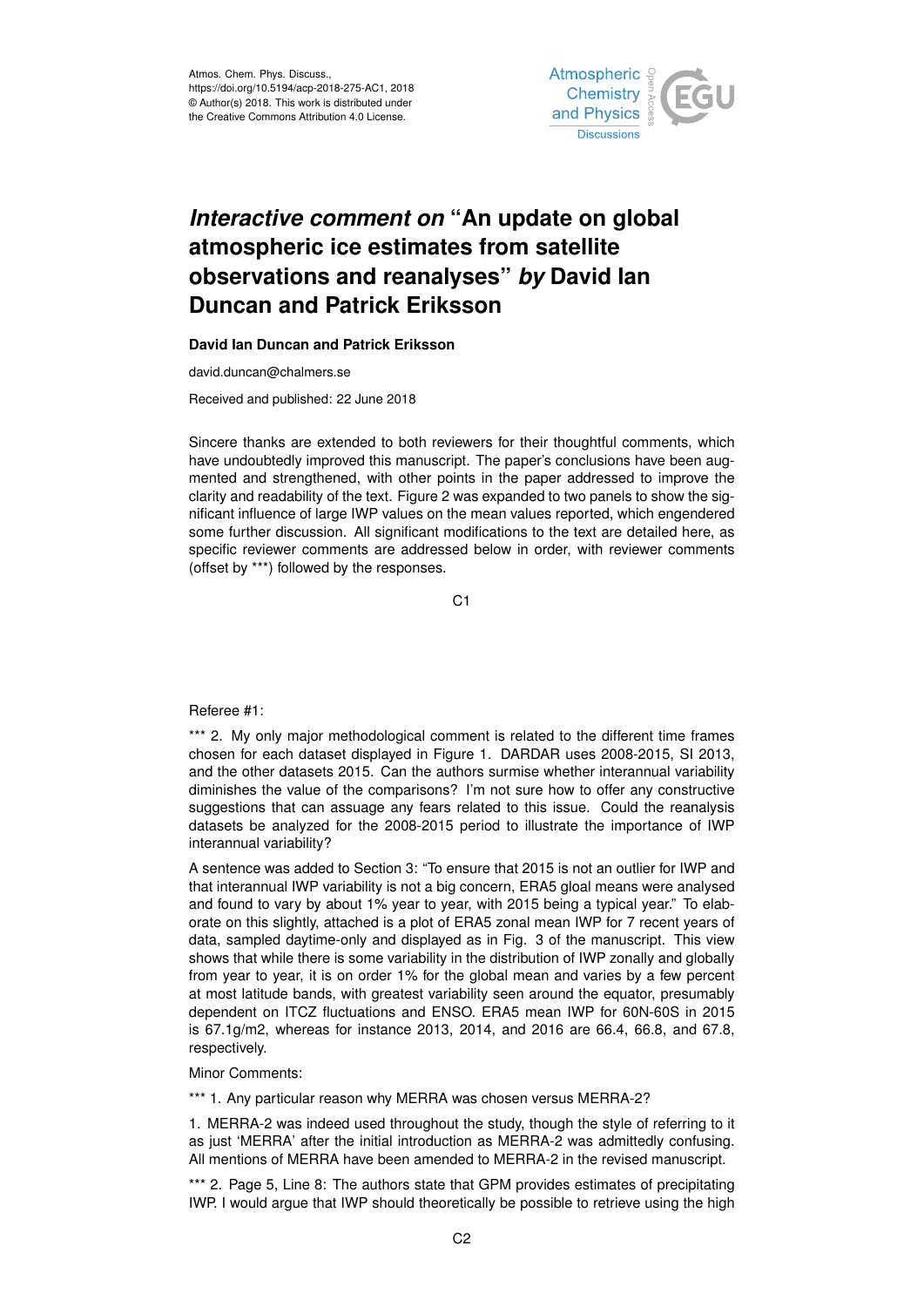GPM radiometer frequencies under many non-precipitating circumstances. For example, thick tropical cirrus sometimes pose a radiometer precipitation retrieval problem due to a tangible scattering signature.

2. It is true that the GPM radiometer (GMI) does have sensitivity to cloud ice given its 166GHz and 183GHz channels. However, as stated in Section 2.1, the GPM radiometer algorithm is a Bayesian retrieval driven by the sensitivities of the GPM radar, DPR. Effectively, if DPR does not see a hydrometeor, then the GPM radiometer algorithm will not see it either, because the a priori database is built upon what the radar sees. At least for rain, this is recognised as a shortcoming for the radiometer algorithm since valuable signal is wasted for light rain scenes below the detectability threshold of DPR, and efforts are underway to exploit this in subsequent product versions. To the authors' knowledge, no similar activity is currently underway to use GMI for cloud ice retrieval.

\*\*\* 3. Page 6, lines 10-14: The authors state that A-Train co-locations were not used, but how large were the subsampled "swaths" in the reanalysis datasets to mimic A-Train orbital patterns? Were just the longitudinal belts at 13:30 local time progressively sampled in the reanalysis datasets? If so, were the longitudinal belts only one grid point, or many grid points wide? I'm slightly confused about the mechanics used to extract subsampled reanalysis grid points used in the analysis. Please provide further details so other investigators can replicate or adopt a similar strategy in future studies.

3. As mentioned in Section 4 on vertical profiles, for the global analysis the reanalyses were similarly sliced up longitudinally to better populate the fields for comparison with the satellite datasets, with widths of 45 degrees (or 3 hours). To clarify the initial description, the width of gridded data sampled has been inserted into the text: "...sampled daily at about the satellites' crossing time with a width of 45â Ue longitude."

\*\*\* 4. Page 6, Line 34: Was the 6 pixel DARDAR average chosen arbitrarily, or was there a physical reason that this averaging strategy was adopted? The MODIS, SI, and GPM-AMSR2 dataset probably all have different effective footprint sizes used for their

C3

products, so was 6 pixels a proxy average value that optimally satisfied the different passive footprint sizes?

4. The reasoning here is a little convoluted. We followed the example used in the GPM V05 database creation, where CloudSat rain rate statistics were sampled using a running mean of 6 pixels because this both approximated the size of the GPM imager footprint and yielded rainfall statistics that were not dissimilar from those of other GPM estimates (see GPM V05 passive algorithm ATBD). For the purposes of this study, the reviewer is correct in that these datasets do have differing footprint sizes, so it is a problematic decision to make. The choice of a 6 pixel running mean was better than using none, and also found to not yield significantly different results than say a 5 or 7 pixel running mean. The MODIS data were excluded from this analysis because the 1-degree gridded product was too dissimilar to the native/L2 data to warrant inclusion.

\*\*\* 5. Figure 1: I erroneously though SI was a reanalysis dataset since it was in the same column as ERA5 and MERRA. I quickly found the SI acronym listing in the manuscript text, but I recommend somehow highlighting the satellite versus reanalysis datasets somewhere in the Figure 1 caption to quickly remind readers. A simple fix is to state that ERA5 and MERRA are reanalysis datasets, DARDAR, GPM-AMSR2, MODIS, and SI are satellite datasets, then refer the reader to Section 2 for further descriptions.

5. Figure 1 has been amended to make this delineation between satellite and reanalysis datasets more explicit, both in the figure and caption: "Global mean IWP maps from six datasets: 4 satellite datasets (DARDAR, GPM, MODIS, SI) and 2 reanalyses (ERA5, MERRA-2)."

## Referee #2:

\*\*\* This paper could be a really excellent contribution with sharper conclusions and a better summary. I think the summary does need a bit of a rewrite to sharpen the conclusions from the analysis. As noted below, the summary and conclusions could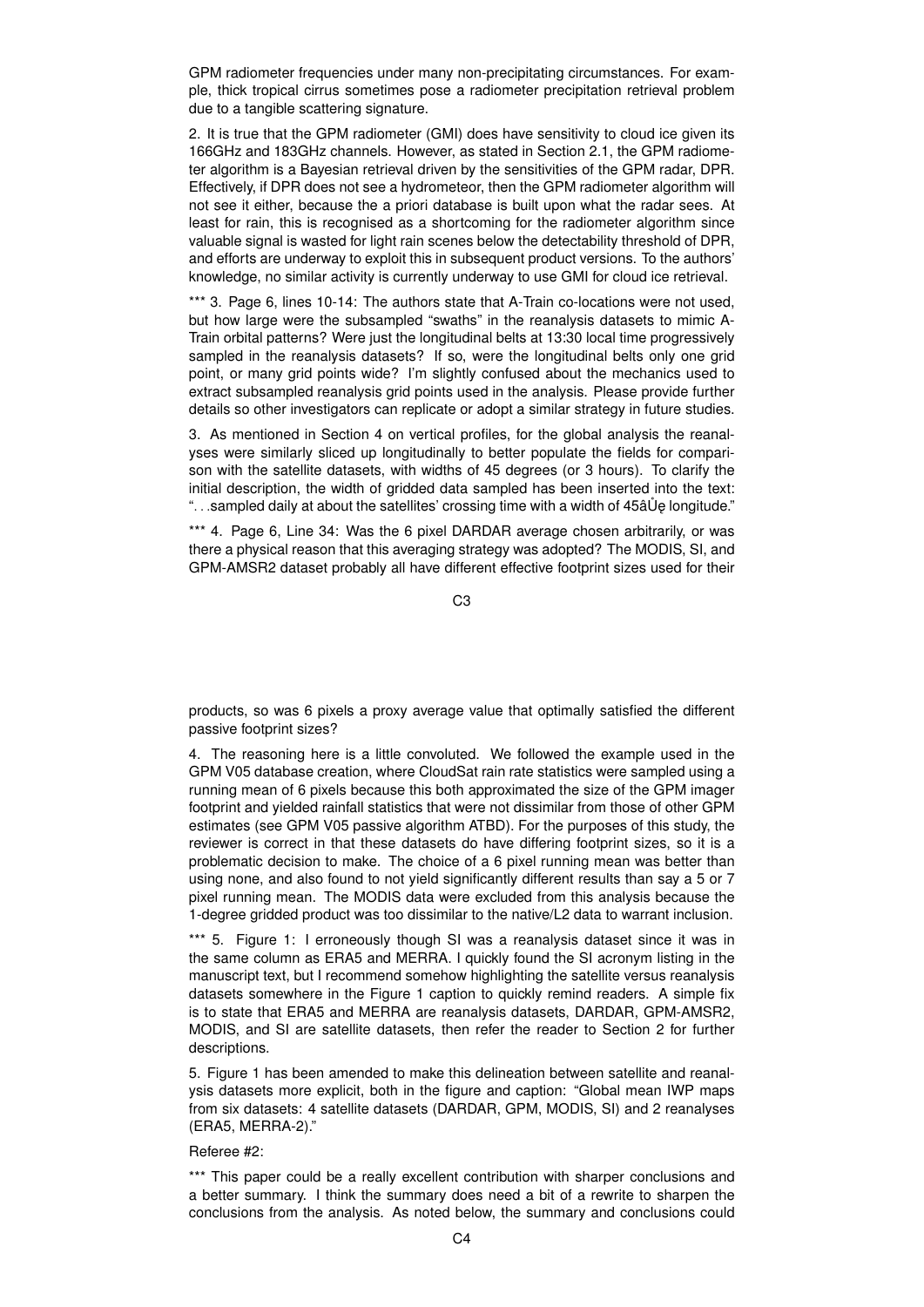note what the analysis says about where differences lie (noted in specific comments). Also the relative merits of the reanalyses (models) and review what they assimilate and how this might affect the results.

A few of the reviewer's comments caused further investigation that has added to the conclusions of the manuscript. This was especially true with Figure 2 and the importance of high IWP values, which prompted the figure to be expanded and a paragraph added to the discussion of IWP frequencies in Section 3. The conclusions section has been sharpened slightly and expanded. There is now a paragraph to sum up conclusions about the reanalyses, and statements about precipitating ice and comparisons to in situ data. The additions are intended to better convey which datasets to trust and where the uncertainties lie. But as no dataset holds claim to the truth, the conclusions are not forcefully presented.

The specific comments are addressed in order below:

\*\*\* Page 1, L8: homologous ? The word is a bit obtuse. Not good in an abstract, I think 'similar' would be fine here and easier on the reader.

1. 'Homologous' was changed to 'similar.'

\*\*\* Page 1, L14: can you bound uncertainty? Can you attribute systematic differences to microphysical assumptions?

2. This is a very tough problem to address, because the systematic differences for a given retrieval would be more regional or regime-dependent than something simple like a 20% low bias across the board. To a degree, we skirted this problem because it is too complex for this study to tackle head on. Even studies such as Heymsfield et al. (2017) that are relatively exhaustive also tend to skirt these issues, because in-situ data are by definition not global in scope and so narrow conclusions can be drawn. Ultimately, this particular study endeavours to present the results as they are, as others have gone into detail on how important the microphysical assumptions are in ice cloud retrieval.

C5

However, to the authors' knowledge none has really examined how these assumptions scale up to global uncertainties in ice cloud mass.

\*\*\* Page 2, L3: the motivation here could be stronger. Ice clouds are generally the radiating layer to space. Ice cloud properties are highly uncertain, which makes this a difficult problem.

3. This prompted the strengthening of this paragraph by including this sentence: "Ice clouds are the most significant emitter of longwave radiation out to space, and thus uncertainty about their properties impacts the global energy balance."

\*\*\* Page 2, L4: I would probably suggest ice content is 'prognostic'. It is part of the hydrologic cycle.

4. Changed to 'prognostic.'

\*\*\* Page 2, L24: the difficulties you have accurately spelled out here beg the question of whether we should look at IWP or IWC at all, and instead work in a space where we understand the measurements (e.g. just compare attenuation due to ice for different wavelenghts to a simulated version of these quantities).

5. To address this viewpoint, similar to the following comment about satellite simulators, it is a well-taken point that harping on IWC is somewhat immaterial if the radiative properties are relatively invariant within the error bounds. However, we posit that comparison of physically understandable/intuitive quantities has some inherent value rather than discussing extinction at a given wavelength, say, and makes comparison between retrievals and models more readily manageable. This is a worthwhile point to stress, though IWC still seems the best way to compare different datasets in this manner.

\*\*\* Page 4, L2: I would Ike to see a discussion of satellite simulators here. At least acknowledge there are other ways forward.

6. In response, the following sentence was added to the 3rd to last paragraph in the introduction: "Satellite simulators offer an alternative perspective Masunaga et al.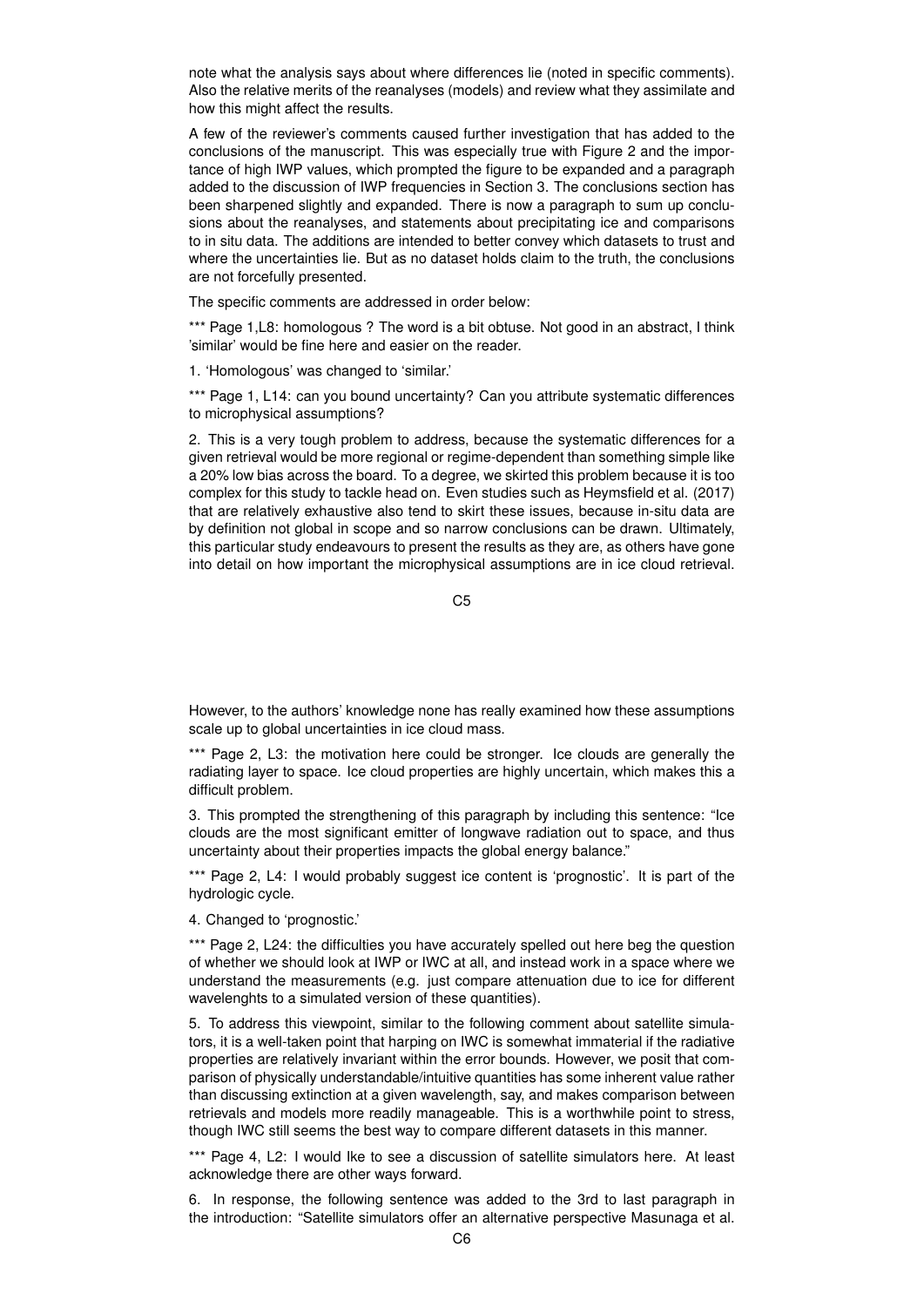(2010), in that retrieval of physical quantities may be viewed with secondary importance if signals at various wavelengths are well simulated; but, in the context of developing further physical understanding, this study focuses on the retrieved quantities."

\*\*\* Page 5, L33: isn't ice just precipitating (snow) and non precipitating? What is MERRA missing? Maybe you should use consistent terms here.

7. This section has been reworded to hopefully provide better clarity, seen below as #8.

\*\*\* Page 6, L4: you might need to be specific about what is assimilated and whether it is independent data you are comparing the reanalyses to.

8. The section describing the reanalyses has been modified to include discussion of what is assimilated by both MERRA-2 and ERA5, and how independent they are from the satellite datasets analysed. Additionally, a new citation (Geer et al., in press) was added to mention that ERA5 IWP lacks the convective ice component, which the authors were previously unaware of, but was pointed out at a conference presentation. Because this subsection was becoming lengthy, its paragraphs were divided up to improve readability, seen in full below:

"Two reanalysis datasets are used in this study. The first is the European Centre for Medium-range Weather Forecasts (ECMWF) Reanalysis 5, known as ERA5. The other is the Modern Era Retrospective Analysis for Research and Applications version 2 (MERRA-2), a dataset produced by NASA's Global Modeling and Assimilation Office (Gelaro et al., 2017). Both reanalyses provide profiles of ice water content, and both were downloaded at 0.5âUe resolution.

Differentiating between precipitating and non-precipitating ice is problematic for models and observations alike, as noted in previous studies (Waliser et al., 2009; Jiang et al., 2012). ERA5 is different from all other datasets used in this study, as it differentiates between precipitating and non-precipitating ice as snow water and cloud ice water,

C<sub>7</sub>

respectively. Because all other datasets queried treat all ice together, ERA5 values reported here are combined unless otherwise stated. Additionally, a caveat to ERA5 IWP values discussed herein is that ERA5 does not output convective ice (Geer et al., 2018), which is parametrized in the model as a convective flux, and thus not included in total IWP here. In contrast, MERRA-2 parametrizes all precipitating ice and outputs only non-precipitating ice.

A noted difference between ERA5 and MERRA-2 is that ERA5 assimilates cloud- and precipitation-affected radiances from microwave sensors at a higher rate and for more channels (Geer et al., 2017; McCarty et al., 2016; Geer et al., 2018). Since these are the channels most sensitive to columnar atmospheric ice, it is hypothesized that ERA5 should represent a better estimate than MERRA-2. ERA5 assimilates a portion of allsky radiances from both the AMSR2 sensor and the NOAA-18 satellite, and MERRA-2 assimilates MHS radiances from NOAA-18, so the reanalysis estimates are not entirely independent of the GPM and SI estimates given."

\*\*\* Page 6, L6: a zonal mean plot of all 6 would help make this quanitative. It might be better unless there are pattern differences you want to point out. I guess this is figure 3, but I would like to see this mentioned here. Possibly even discussed here.

9. The authors considered moving the zonal means plot ahead in the manuscript, but prefer having the global view in exponential space shown first, before giving the zonal means in linear space to accent the quantitative differences. However, to aid the quantitative interpretation, the near-global mean values have been added to Fig. 3 (attached).

\*\*\* Page 6, L14: I like the detail on co-location. This is helpful. Does the Dardar picture qualitatively change if you only use 2015?

10. It does not change qualitatively, but a single year of CloudSat/CALIPSO data provides noisy statistics, especially when just using daytime-only observations, which is why we used as many years of DARDAR data as possible to make, for instance, the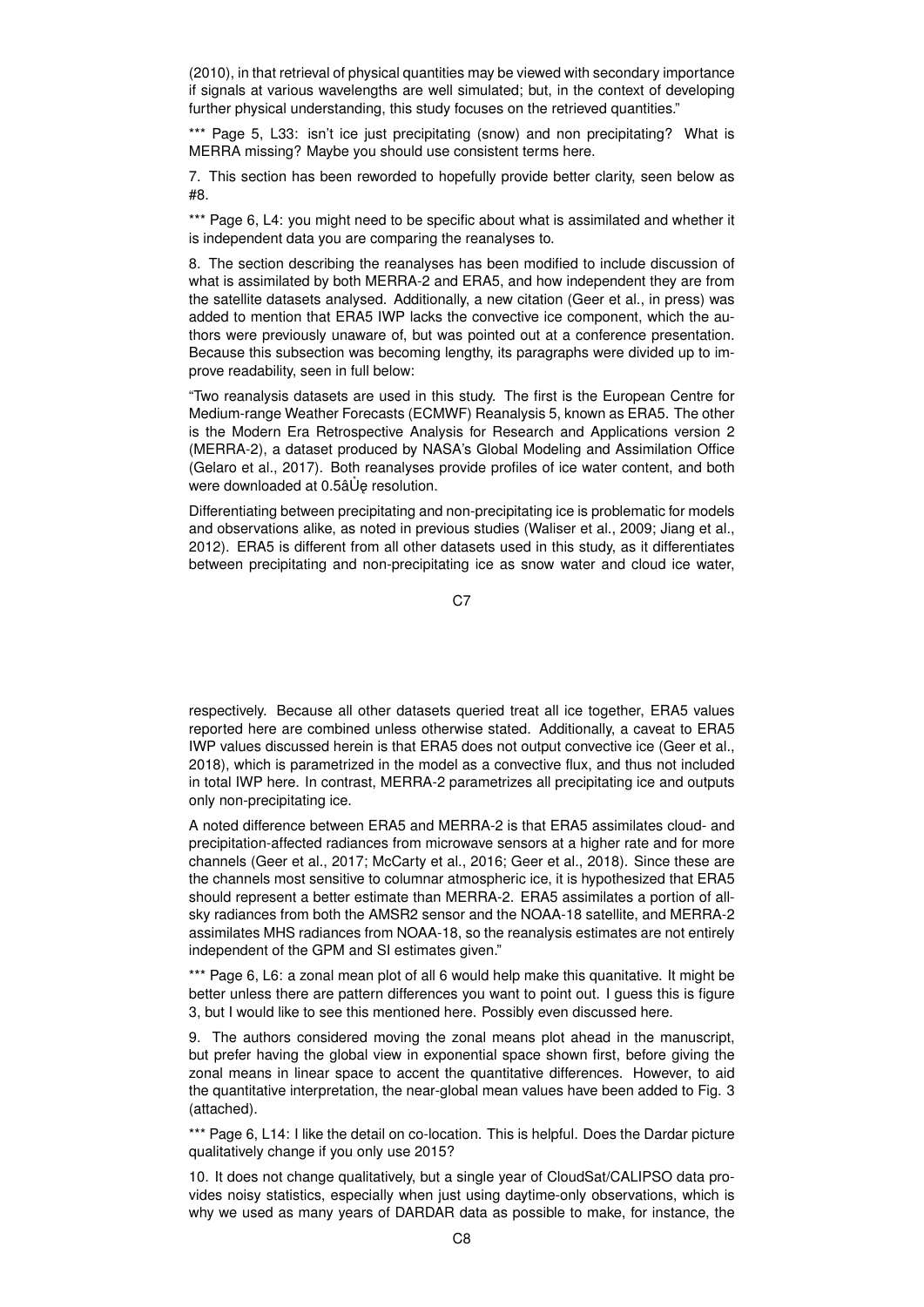DARDAR panel in Fig. 1 a coherent image instead of a very noisy one.

\*\*\* Page 6, L24: should this skewness be obvious in figure 2? It does not look like it.

11. This comment prompted Fig. 2 to be expanded (attached), as noted in the general comments above. The new view of a mass-weighted PDF accentuates this difference on the high end of the IWP spectrum, with ERA5 exhibiting much greater prevalence of very high IWP values in comparison to DARDAR or 2C-ICE.

\*\*\* Page 7, L5: what does not shown in figure 2 mean if zero values are included mean?

12. To clarify this in the text, the sentence now reads: "Zeros are accounted for in the calculated frequencies but not shown in Fig. 2 due to the logarithmic scale." In other words, the zero values would be difficult to show on this plot, but summing the curves shown will yield 100% only if also adding the true zero values quoted in the text. This is why SI has a smaller area under the curve when compared to the other datasets, as it has a lot of true zeros.

\*\*\* Page 7, L11: might be better to describe the sensitivity thresholds of each instrument specifically.

13. As the sensitivities depend on regime and microphysics, we added a short statement on sensitivity limits to guide readers: "For perspective, the detectability limit of CloudSat/CALIPSO is roughly 1g/m2 whereas for passive microwave less than 190GHz the detectability limit is more like 10 to 100g/m2 (Holl et al. 2014)." The CloudSat/CALIPSO detectability limit is close to 1mg/m3 in a given range gate, which is of order 1g/m2 for a cloud of any significant thickness.

\*\*\* Page 9, L7: here or later it would be useful to understand what data sets you trust. The fact that the models seem to put a large mass as precipitating (snow) is worth mentioning. Is this realistic?

14. Precipitating vs. non-precipitating IWC is now addressed more directly in  $C<sub>9</sub>$ 

manuscript, via citing the recently published Deng et al. (2018). This is addressed primarily in the 3rd paragraph of section 7:

"Differentiating between cloud and precipitating ice remains an issue when comparing model output with observations. Deng et al. (2018) argues that the majority of IWC at all atmospheric levels measured by 2C-ICE is particles of maximum diameter less than  $800 \ \mu m$  and thus presumably non-precipitating, which might indicate that ERA5 has too much precipitating ice, since SWP dominates over CIWP in most regimes for ERA5. Such differentiation is important, but depends on a fall speed to designate precipitating ice, and even CloudSat/CALIPSO had very limited information on this. If the GPM estimate is taken to represent a lower bound for precipitating ice due to its sensitivity primarily to large hydrometeors, this is not too far off the magnitude of SWP in ERA5. It is troubling that the CloudSat/CALIPSO estimates' global means are driven by high IWP cases (Fig. 2), where attenuation and partitioning into ice and mixed-phase are significant potential error sources for CloudSat. If there were a systematic high bias in retrievals of very high IWP from CloudSat, then the spread between estimates would shrink considerably."

\*\*\* Page 13, L8:what percent of variance is explained by the second principle component and is this significantly different than PC1and PC3?

15. This is now addressed directly as a follow-on to the original statement: ". . .the second PC represents 23, 23, 14, and 27% of the variability for the same, but is not significantly different from the third PC for the observational datasets, as noise seems to dominate the signal."

\*\*\* Page 14, L27: for figure 8, was the diurnal difference calculated before smoothing on each point? Or were day time and night time smoothed separately and then differences? I'm guessing the latter. Please clarify.

16. The reviewer is correct that it was the latter. The text has been amended to clarify this point: ". . .the gridded data were smoothed before differencing."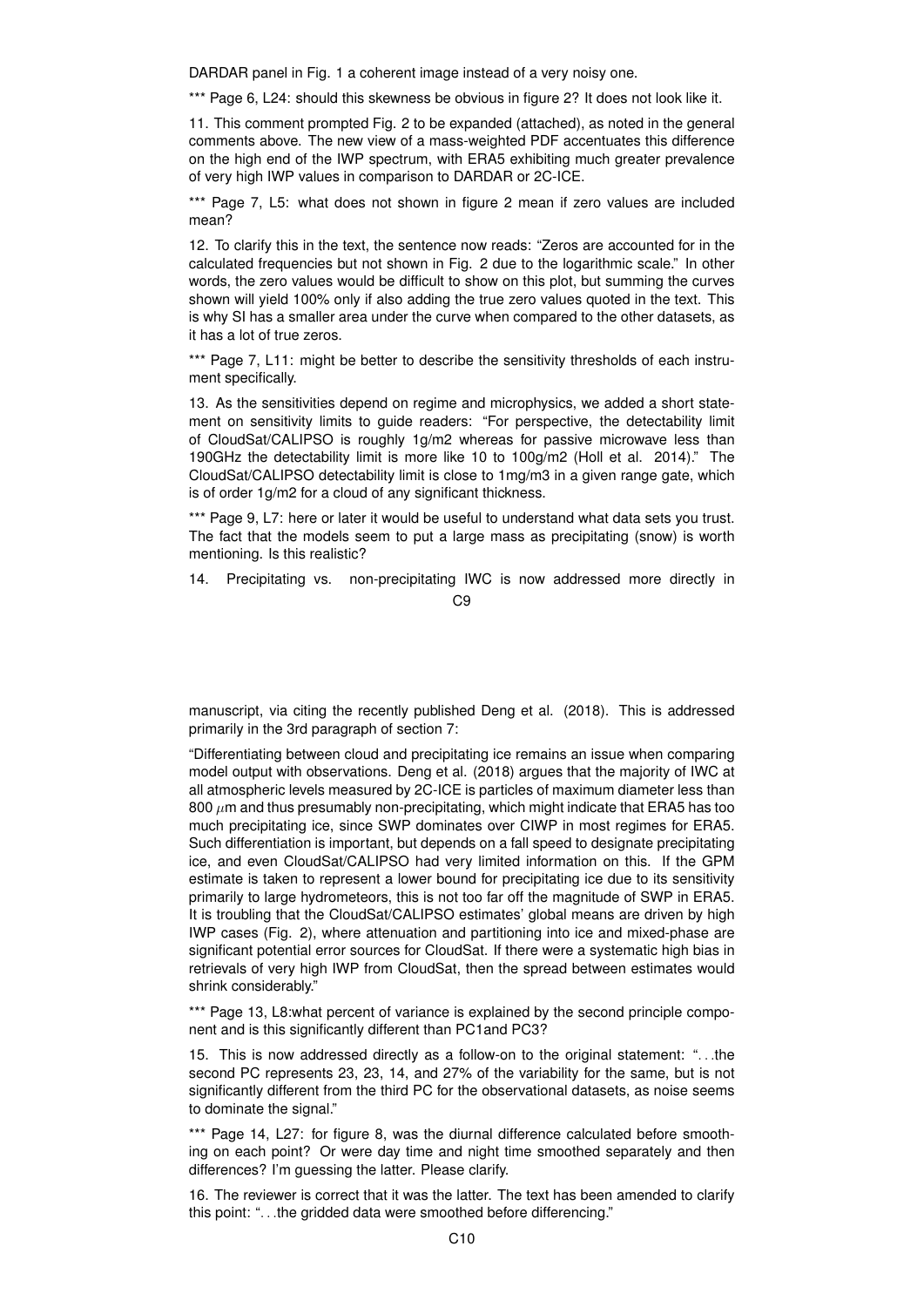\*\*\* Page 16, L4: relative to the insitu data from Heymsfield 2017, what satellite data do you think compares best with insitu. Why?

17. This comment dovetails with the response for point #2 above. It may seem like dodging the question to say that some datasets perform better than others in some places, but that is the truth as investigated by the Heymsfield et al. (2017) study.

\*\*\* Page 16, L14: can you explain the mechanism for the dirunally dependent microphysics in another sentence please? What was the Gong et al 2018 mechanism?

18. The phenomenon mentioned in the Gong et al. study is now given in the text: "For instance, Gong et al. (2018) found that ice particle axis ratio displays a distinct diurnal cycle over land and thus impacts polarimetric microwave measurements."

\*\*\* Page 16, L24: the discrepancy for large IWP probably deserves highlighting. There attenuation and microphysics with large particles may matter a lot. That they would also affect total mass disproportionately. This might be worth highlighting. It may also enable some comments on why the seasonal cycles look similar but not the diurnal cycle.

19. In conjunction with point #11 and #14, this comment prompted reexamination and highlighting in both Section 3 and the conclusions. As the relevant part of the conclusions is quoted above for the response to #14, below is the relevant paragraph from Section 3:

"The right panel of Fig. 2 features mass-weighted frequencies, showing which IWP bins contribute most to each dataset's mean. Integrating each curve in the right panel would approximate the near-global mean values presented in Fig. 3, absent lati- tudinal weighting. This view shows that the main cause for discrepancies in mean IWP comes from the high endâ $\tilde{A}$ Tmagnitudes in excess of 800 g m-2â $\tilde{A}$ Twith the peak contribution for 2C-ICE and DARDAR coming from IWP values of 1 to 16 kg m-2. Notably, 2C-ICE and DARDAR diverge for very high IWP values, indicating the importance of

C11

microphysical or retrieval assumptions for these cases, since these observations use the same data. ERA5 and SI overestimate the prevalence of very high IWP values relative to the CloudSat/CALIPSO-based estimates, with ERA5 reporting IWP values greater than 16 kg m-2 significantly more often than either GPM or DARDAR. These large IWP values have outsize influence on the means despite their low frequencies of occurrence. For instance, DARDAR retrieves >4 kg m-2 less than 0.5% of the time but this accounts for almost a fourth of the global mean IWP; in contrast, ERA5 estimates such cases at less than 0.1% frequency, contributing about a ninth of its global mean.

\*\*\* Page 16, L25; what about the reanalyses? Can you please summarize what they do or do not assimilate, how that reflects the results, and comparisons between MERRA and era5?

20. As with point #8, the introduction of the reanalyses was amended to include discussion of what is assimilated. The conclusions have also been adjusted in line with this comment, hypothesizing that the relatively poor representation of IWC profiles in MERRA-2 may be a symptom of limited use of all-sky microwave radiances:

"For the reanalyses, MERRA-2 seems to underestimate ice mass systematically, since non-precipitating ice should dominate total IWP (Deng et al., 2018). MERRA-2 also distributes cloud ice markedly differently from both DARDAR and ERA5, which may be a consequence of assimilating few all-sky channels sensitive to scattering. ERA5 exhibits greater magnitudes of non-precipitating ice, but seems to possess both too much precipitating ice overall and high frequencies of very large IWP values (Fig. 2) that may not be physical. But ERA5 provides what appears to be a reasonable estimate of atmospheric ice at all but near-instantaneous scales (Fig. 8), especially when considering the caveat that convective ice flux is not included in this analysis. ERA5 captures large-scale variability well in comparison with satellite estimates, and matches reasonably well on the vertical distribution of mean ice mass, if not the magnitude."

## **References**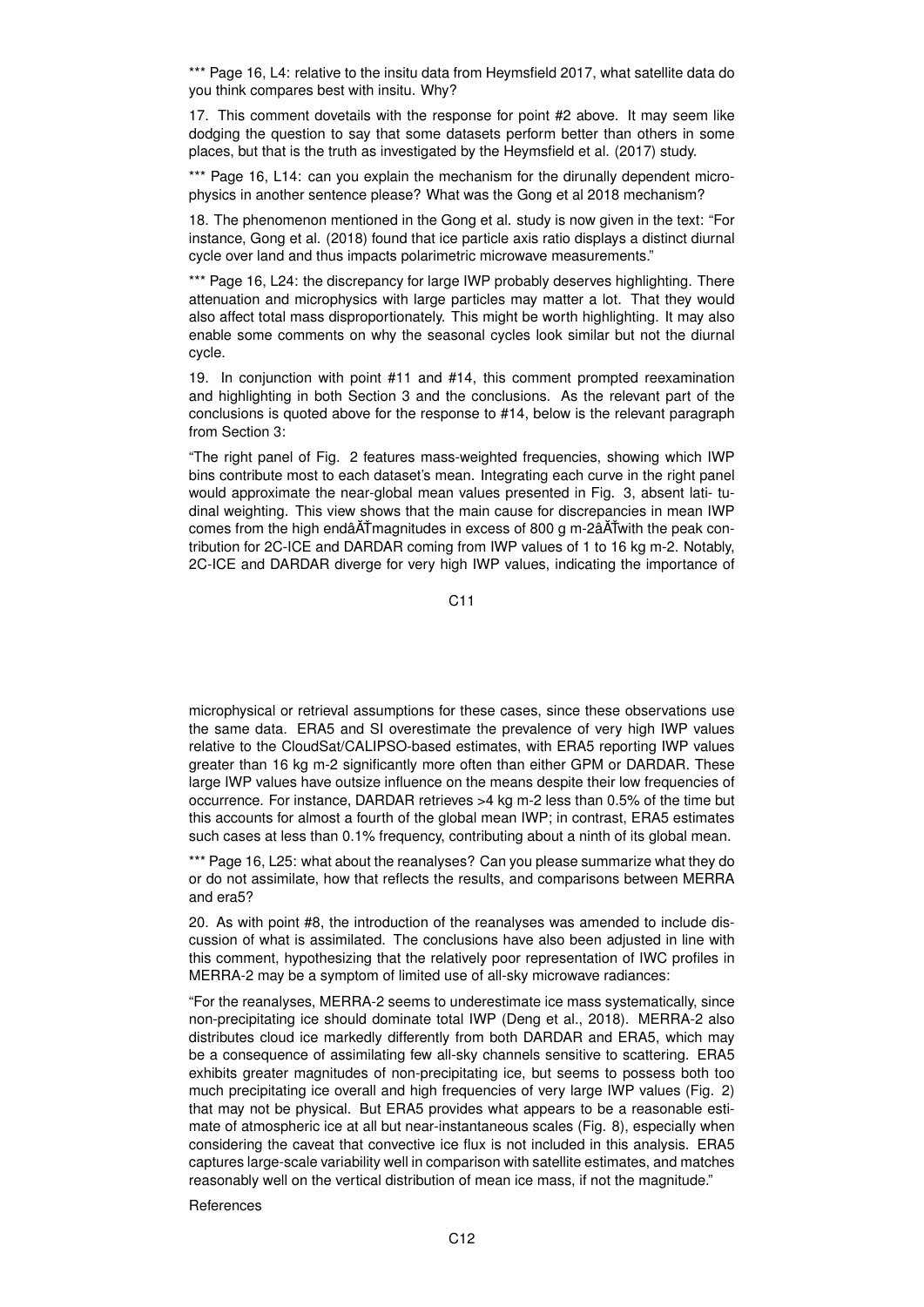Deng, M., Mace, G. G., Wang, Z., Li, J.-L. F., and Luo, Y.: Partitioning Ice Water Content from Retrievals and Its Application in Model Comparison, J. Atmos. Sci., 75, 1105–1120, https://doi.org/10.1175/JAS-D-17-0017.1, 2018.

Gong, J., Zeng, X., Wu, D. L., and Li, X.: Diurnal Variation of Tropical Ice Cloud Microphysics: Evidence from Global Precipitation Measurement Microwave Imager (GPM-GMI) Polarimetric Measurements, Geophys. Res. Lett., 45, 1185–1193, https://doi.org/10.1002/2017GL075519, 2018.

GPM Science Team: GPROF2017 version 1 and version 2 (used in GPM V5 processing), Algorithm theoretical basis document (ATBD), tech. rep., NASA, https://pmm.nasa.gov/sites/default/files/document\_files/ATBD\_GPM\_GPROF\_June1\_2017.pdf 2017.

Heymsfield, A., Krämer, M., Wood, N. B., Gettelman, A., Field, P. R., and Liu, G.: Dependence of the ice water content and snowfall rate on temperature, globally: Comparison of in situ observations, satellite active remote sensing retrievals, and global climate model simulations, J. Appl. Meteorol. Climatol., 56, 189–215, https://doi.org/10.1175/JAMC-D-16-0230.1, 2017.

Holl, G., Eliasson, S., Mendrok, J., and Buehler, S.: SPARE-ICE: Synergistic ice water path from passive operational sensors, J. Geophys. Res. Atmos., 119, 1504–1523, 2014.

Interactive comment on Atmos. Chem. Phys. Discuss., https://doi.org/10.5194/acp-2018-275, 2018.





**Fig. 1.** 2010 to 2016 ERA5 zonal mean IWP